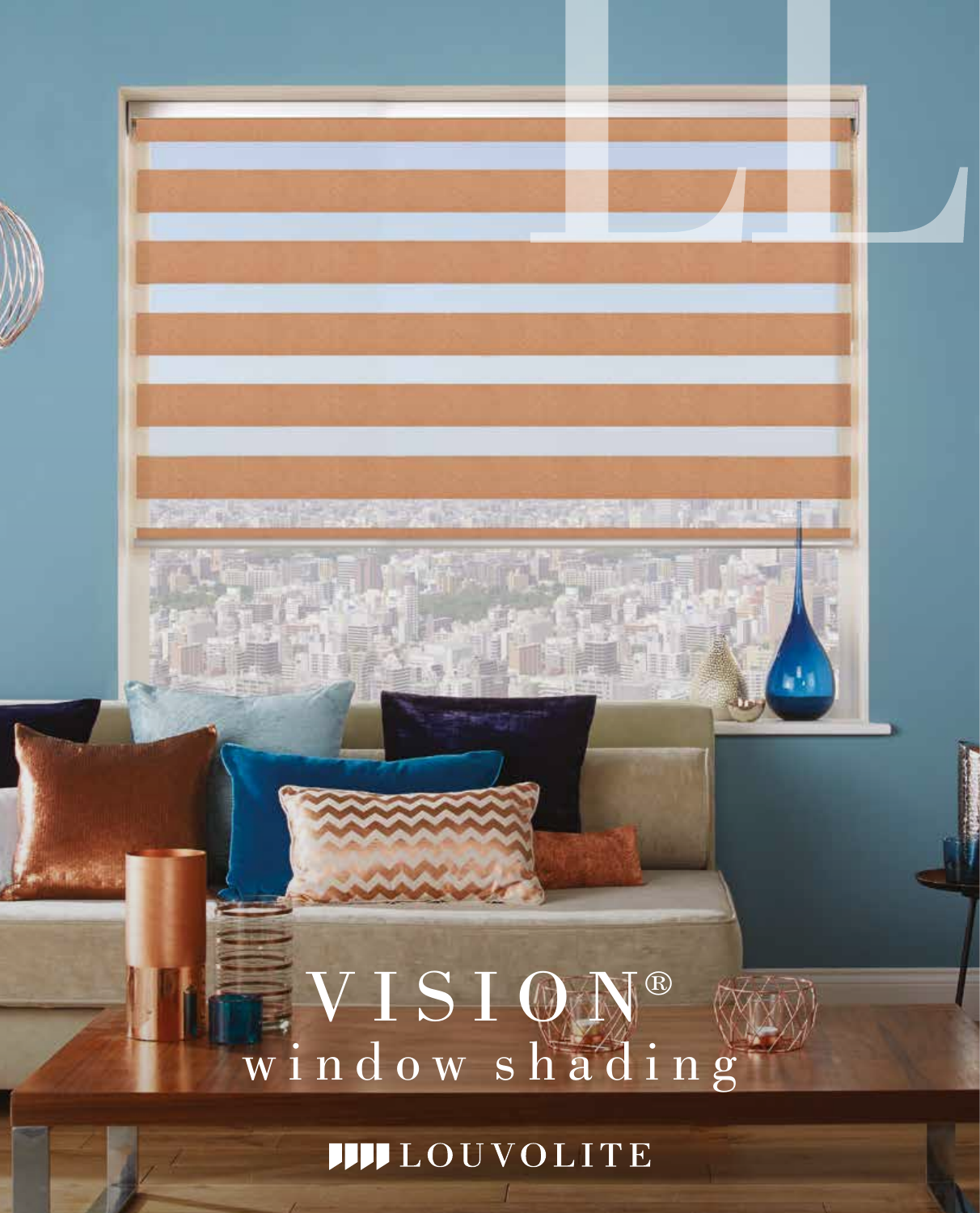## SHOW YOUR TRUE COLOURS THE VISION® BLIND COLLECTION

Vision blinds are an innovative window furnishing that feature two layers of translucent and opaque horizontal striped fabric that combine to create a striking modern feel. Our made to measure collection offers you the perfect range of fabrics and colours to help you to create your statement look.

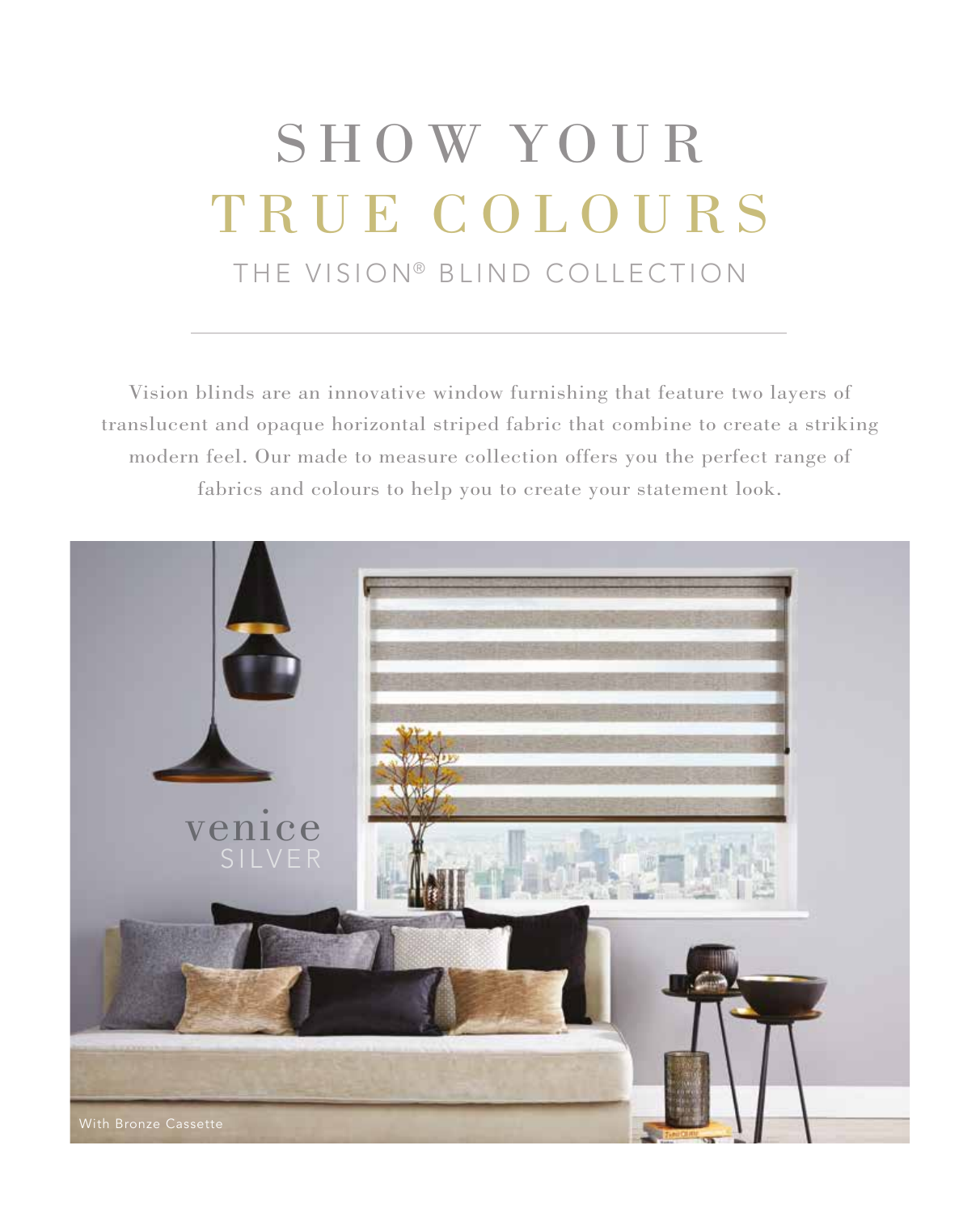### sorrento SAHARA

ARAN ACTE BY SANTO

**WAS DESCRIPTION** 

ET Shits miles

**CONTRACTOR** 

**THE NEW YORK OF BUILDING AND ALL PROPERTY OF BUILDING CONTINUES.** 

**TABLE IN SECTION TO BE A SECOND TO** 

**MARKET TERMANAGER** KINSKON

TITULISME THE BELLEVILLE

**ING YOU RESERVE THE POSSIBLY THE VEHICLE** 

### make the most OF YOUR SPACE

**SA 1** 

**CONTRACTOR** 

**HASE** 

**THE PUBLIC SERVICE** 

「後のサーズ」 四 日光のな

**TABLE STATE** 

**LIFE PORT STATE**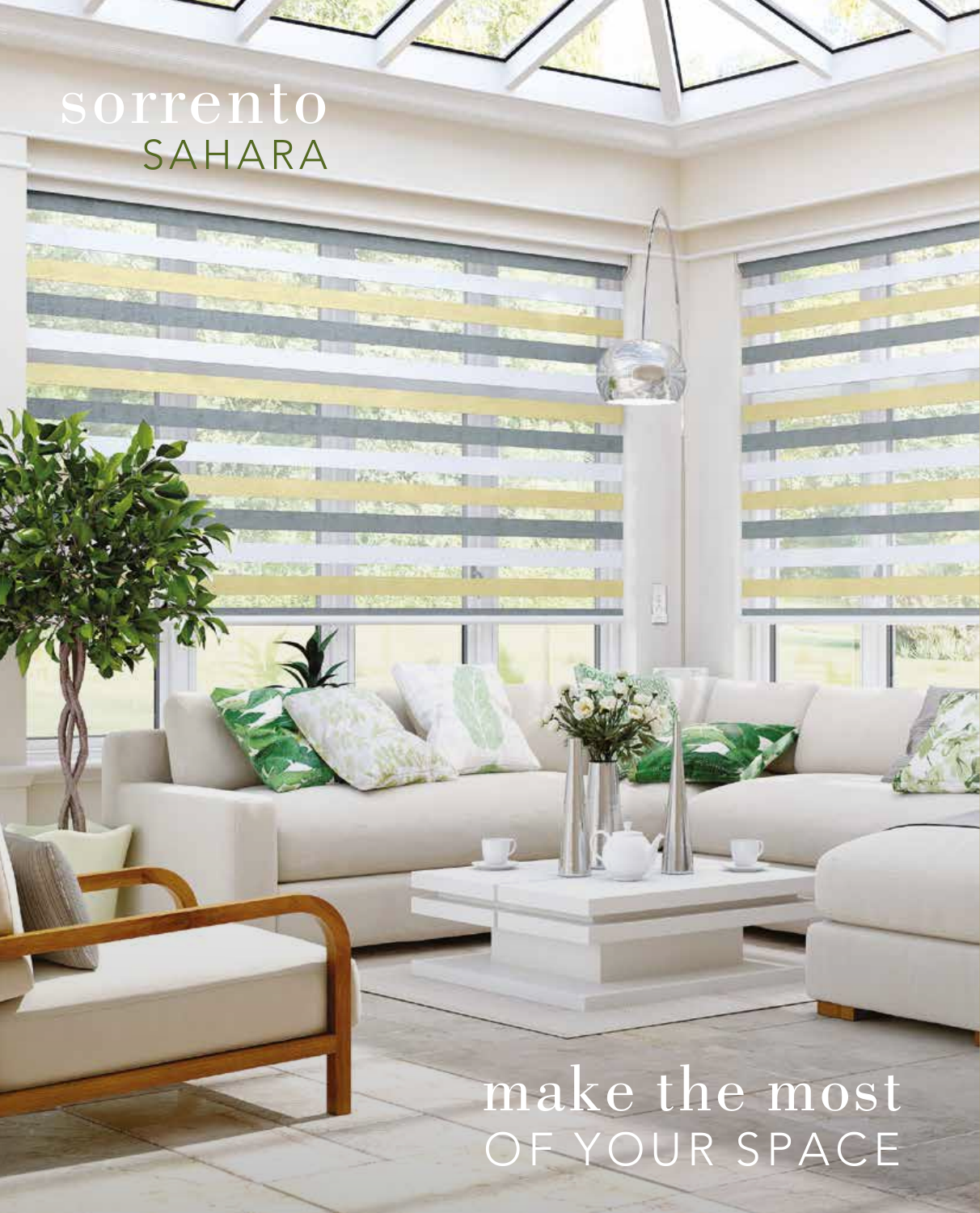## CONTEMPORARY stylish shading

Easy to operate, a single control is used to slide the opaque and translucent woven stripes past each other. The same operation is used to raise or lower the window blind to any height in the window with ease, in the same way the classic roller blind.

The front layer moves independently of the back allowing the stripes to glide between each other creating an open and closed effect, with limitless light control.

Sliding the fabric into a closed 'opaque-opaque' position allows full privacy and an impressive block of beautiful fabric at your window, whilst the 'translucent-opaque' position creates a stunning striped statement.



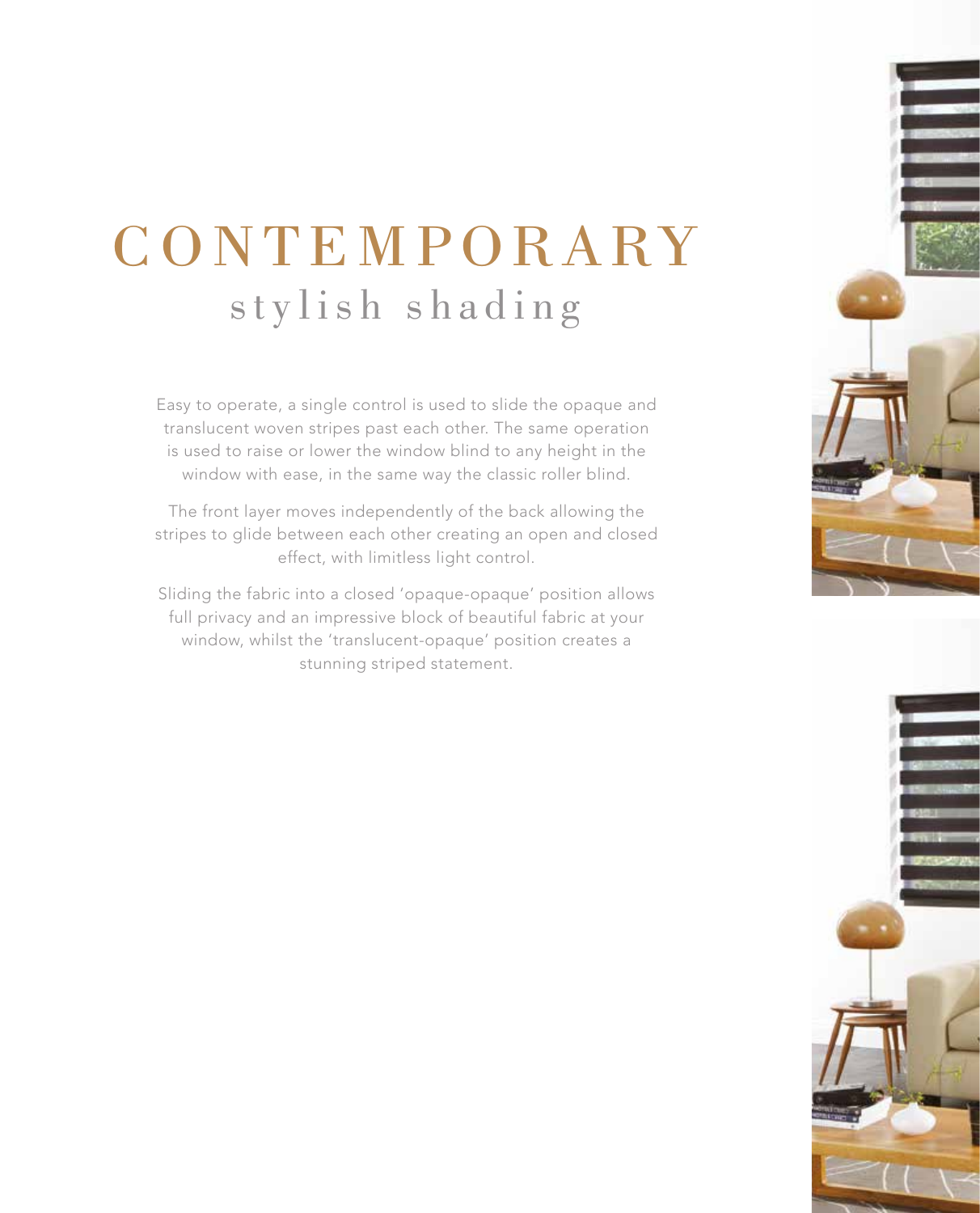



Closed | Translucent - Opaque | National Closed | Opaque - Opaque | Privacy Blind



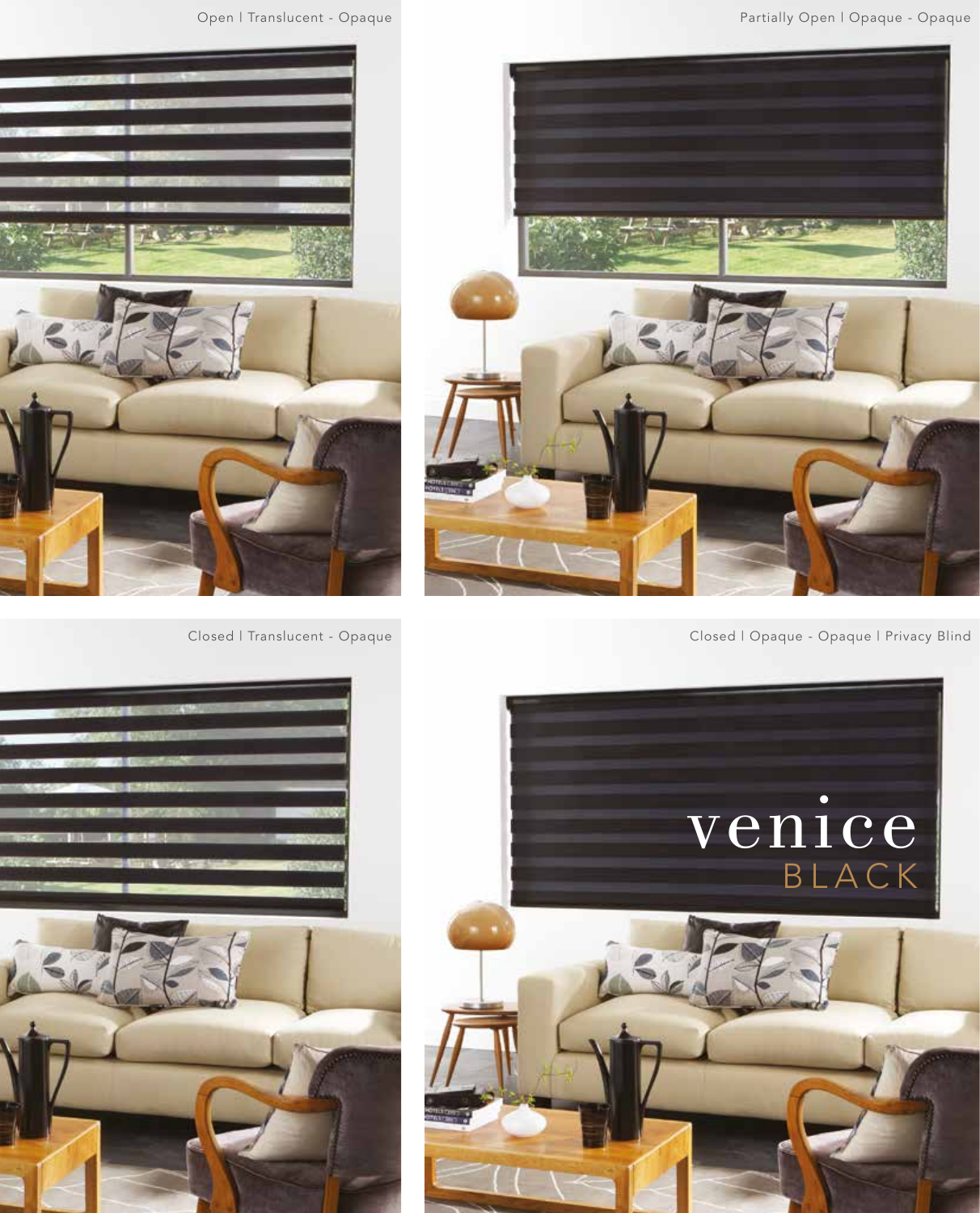### CHIC spaces

The Vision blind combines the ideal balance of privacy and light control with the fashionable, eye-catching trend of bold stripes and colour blocking.

Vision is a stylish fabric that gently filters & softens daylight whilst also offering you the option of a privacy blind, controlling the light while maintaining the view.

With a Vision blind you will enjoy the very best in quality, manufacture and design, along with the practicality of a low maintenance window blind.

The exceptional Vision fabric range features sheer metallics, delicate subtle tones and natural wood weave effects, the perfect collection for any room in the home.



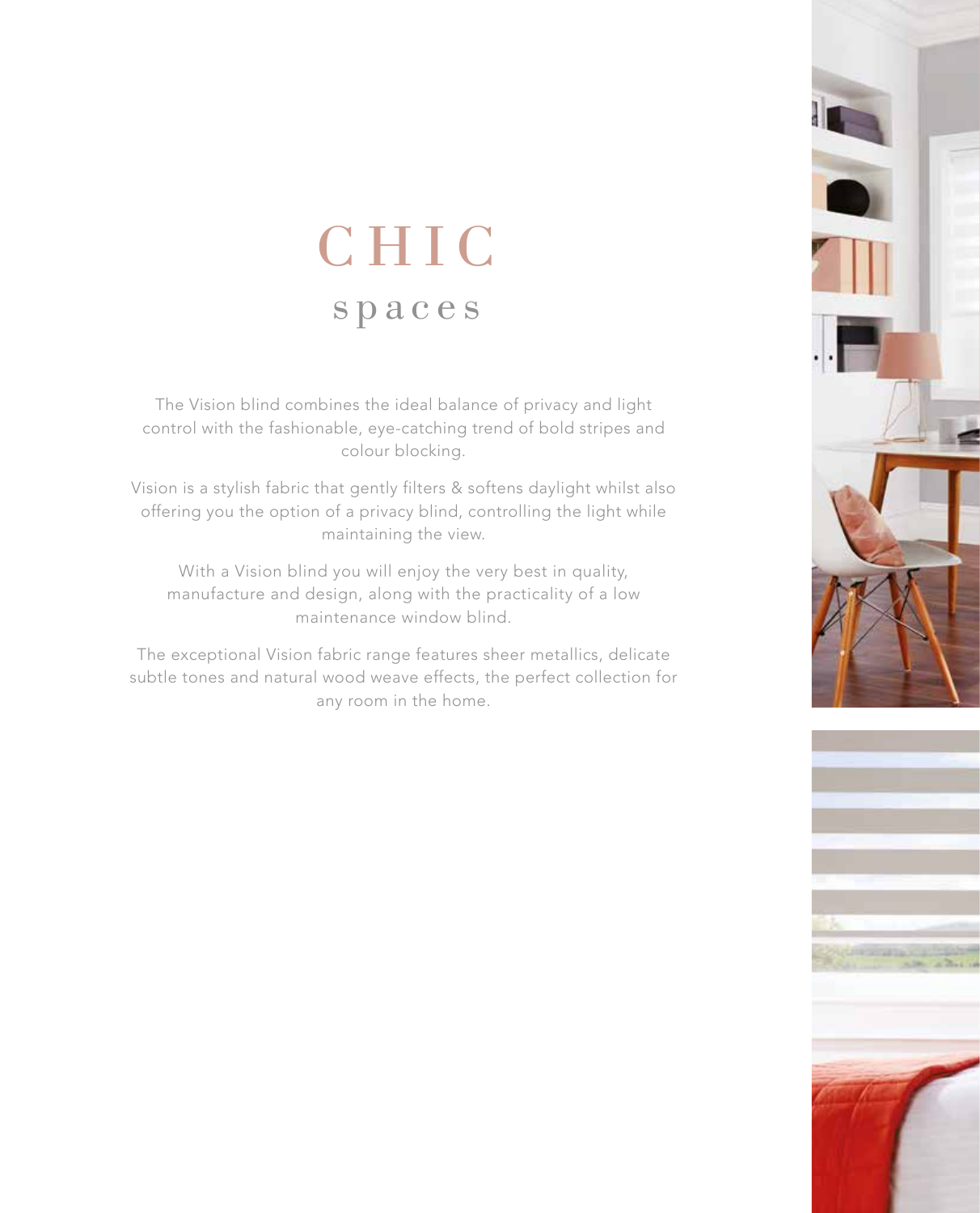



### na  $\mathbb{P}$ PLATINUM

**OUT** 

**2000 - 2000 - 2000** 

# a dreamy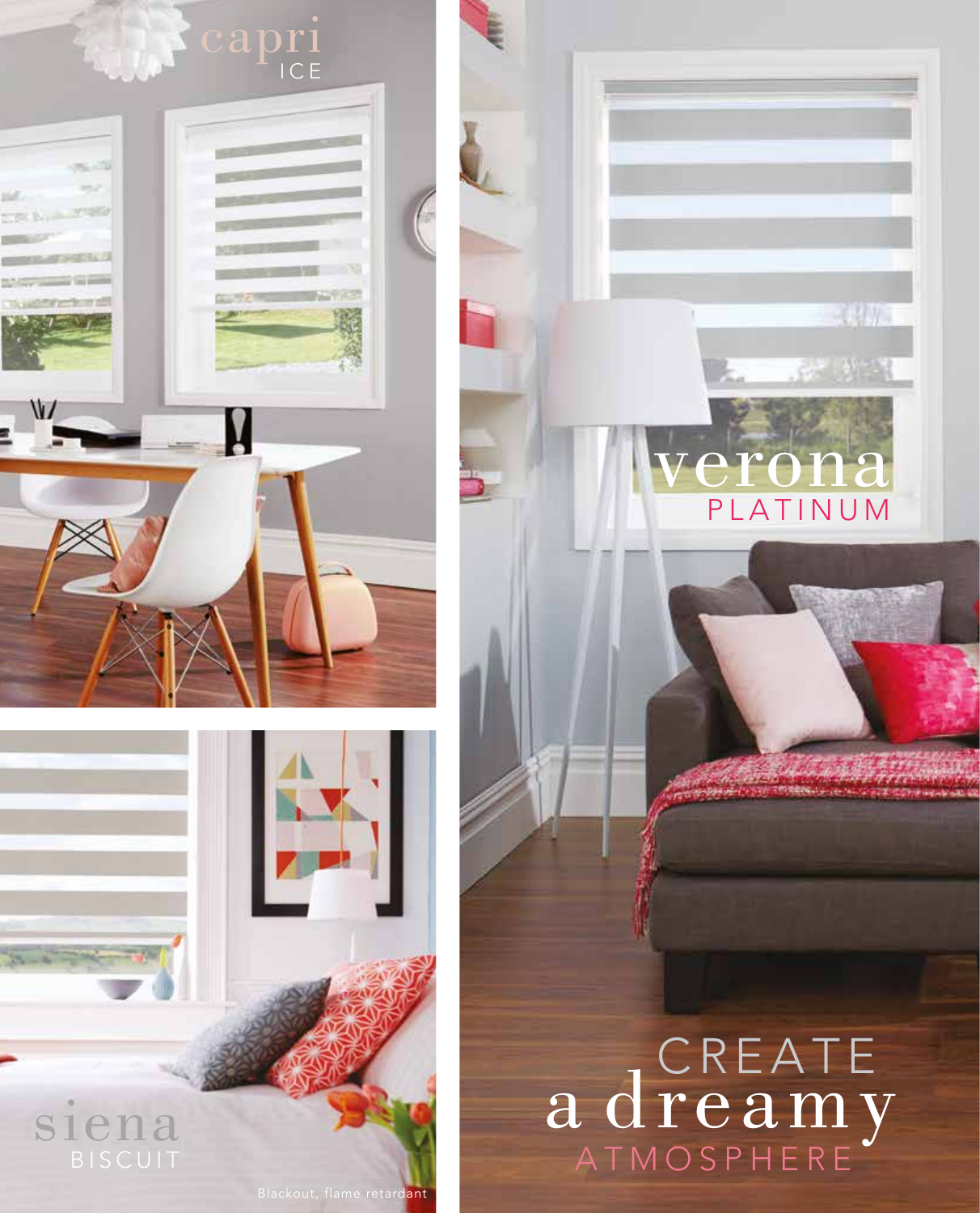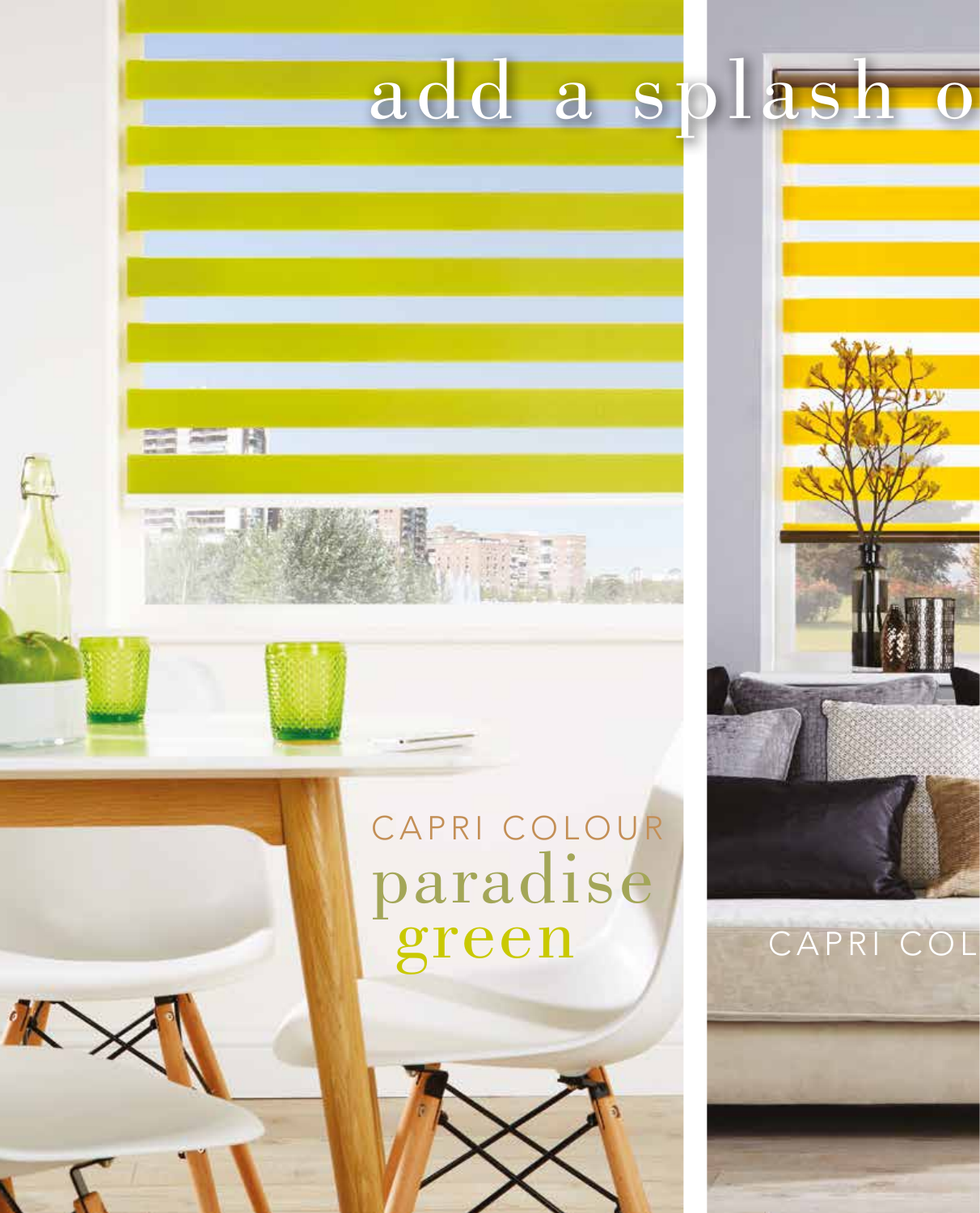

### CAPRI COLOUR sunset

نیاب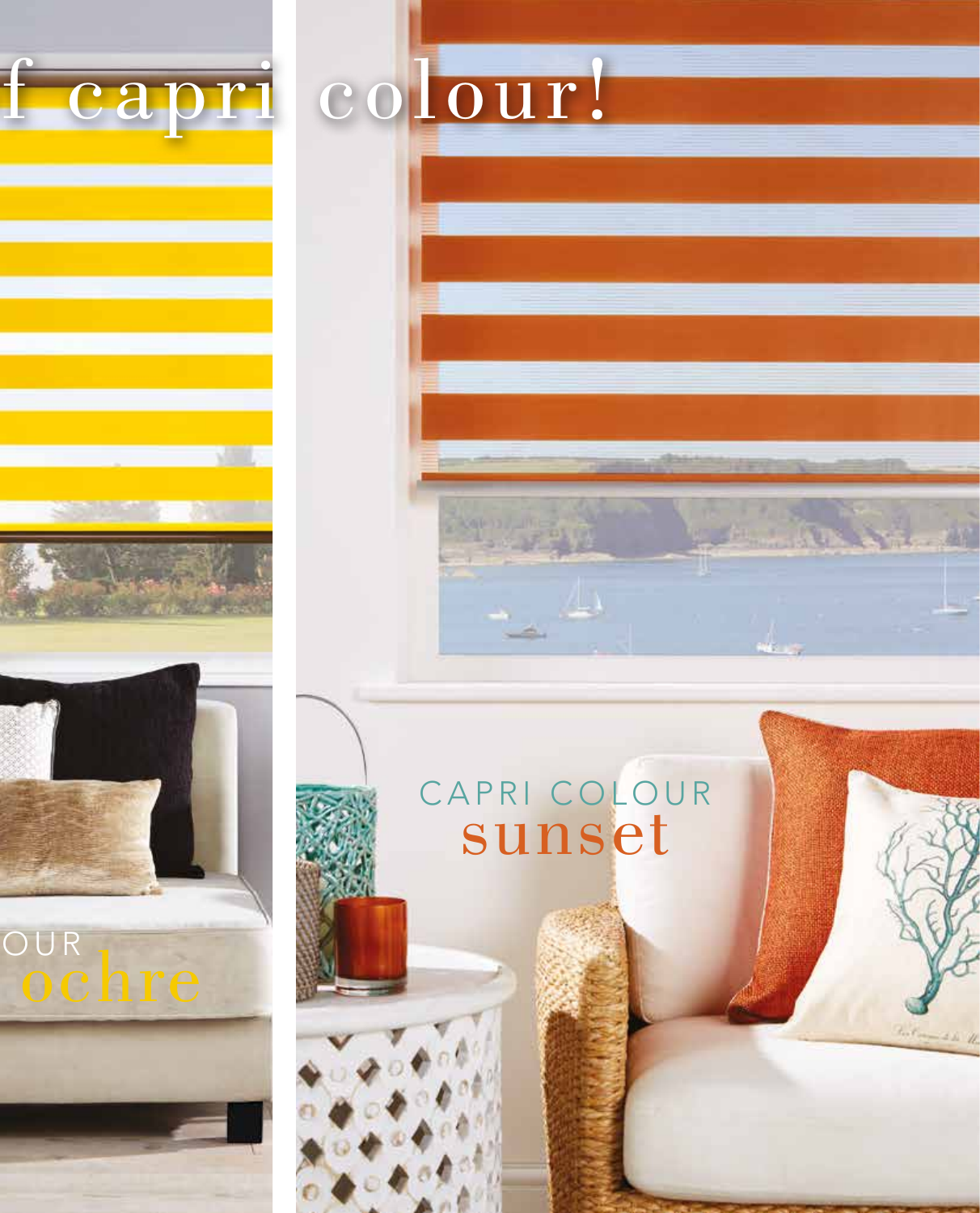### MODERNISE your home with motorisation

For the ultimate in luxury, you can now motorise your Vision blinds with an innovative new range of battery operated and mains powered motors. Louvolite One Touch® makes luxury affordable with motorisation that is accessible to all.

There is no better way to make a contemporary style statement in your home, so choose the Louvolite One Touch® motorised range for that extra style and convenience.



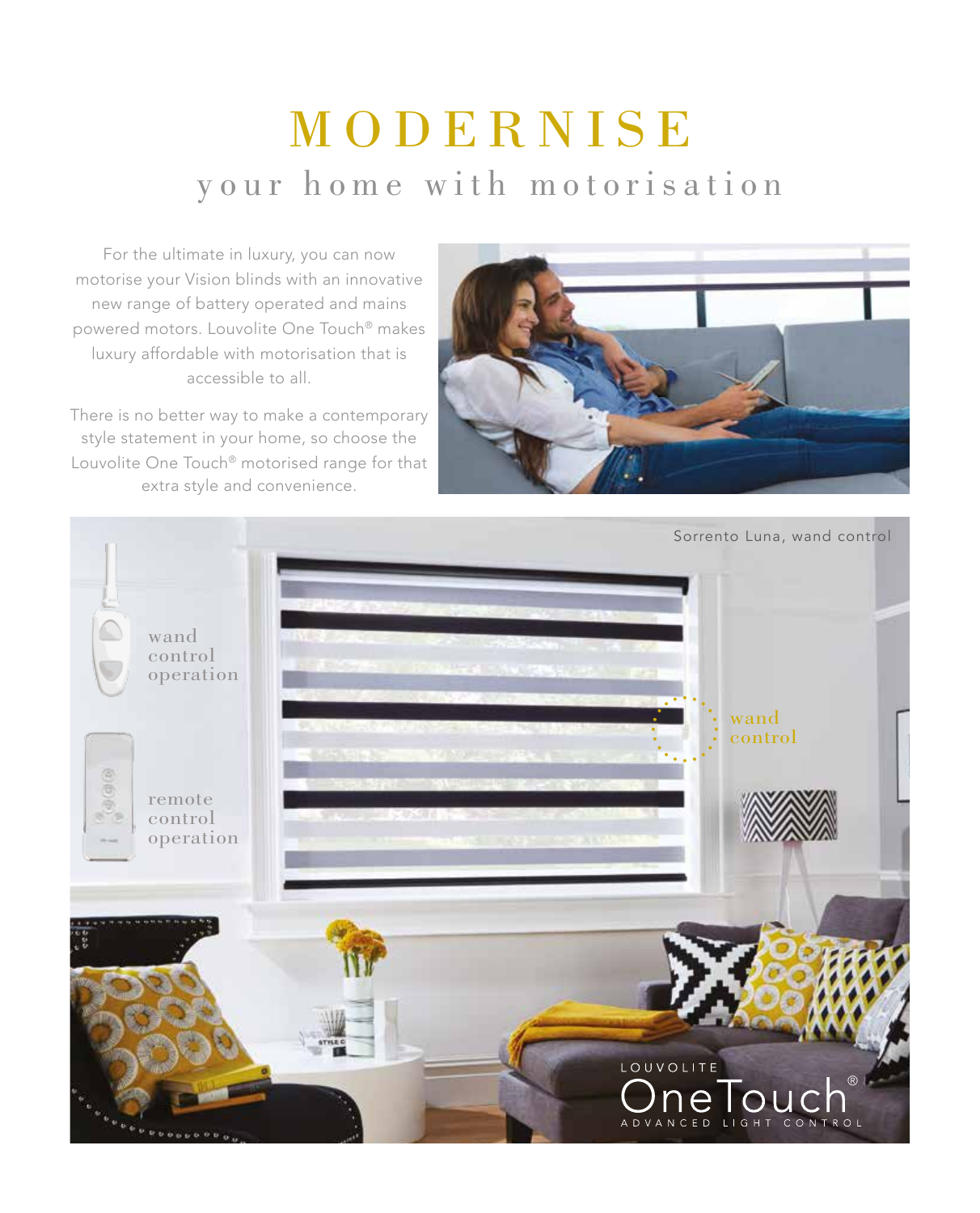### PERSONALISE your blinds

Give your Vision blinds a glamorous enhancement with a sleek cassette which is fitted to the top of your blind, discreetly housing the operating mechanism.

You can choose from a range of colours and finishes including white, beige, black, anthracite, bronze, chrome and satin and have the option to insert a matching fabric profile too.

The choice is yours so why not add a little personality.





White Open Cassette Anthracite Grey Open Cassette Bronze Open Cassette Black Open Cassette White 70mm Cassette Beige Open Cassette Satin Open Cassette Chrome Open Cassette Closed Cassette Fabric Insert

70mm Cassette, also available in black and anthracite grey Closed cassette, also available in white, beige and black